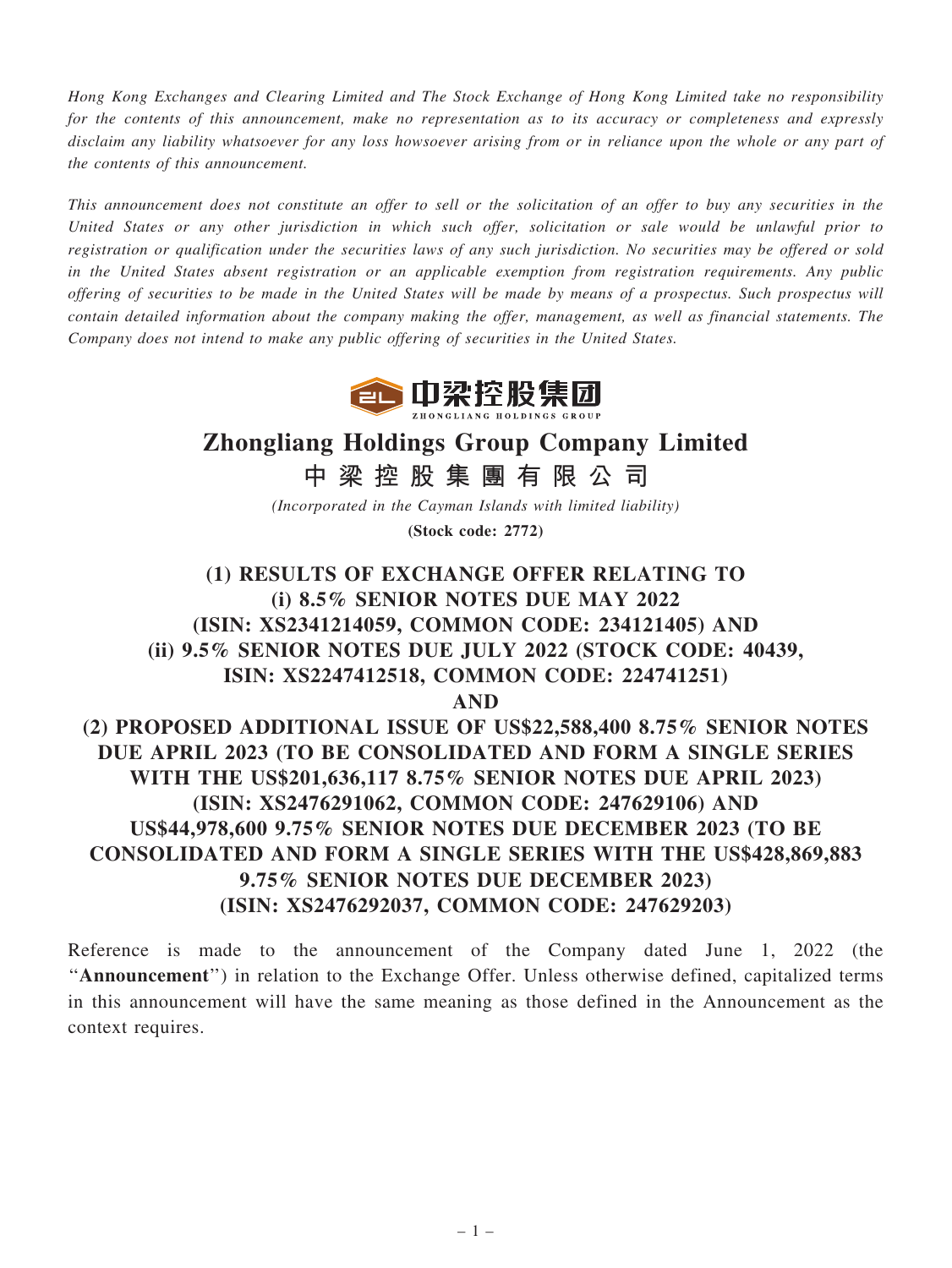# 1. RESULTS OF THE EXCHANGE OFFER

The Exchange Offer expired at 4:00 p.m., London time, on June 10, 2022. The Company hereby informs Eligible Holders that, as at the Expiration Deadline, US\$8,975,000, representing approximately 32.49% of the outstanding principal amount of US\$27,628,000 of the May 2022 Notes, and US\$58,592,000, representing approximately 82.33% of the outstanding principal amount of the US\$71,166,000 of the July 2022 Notes, respectively, have been validly tendered for exchange and accepted pursuant to the Exchange Offer.

Taking into consideration the results of the exchange offer completed by the Company on May 18, 2022 and the Exchange Offer in relation to the Exchange Notes, as at the Expiration Deadline, US\$271,147,000, representing approximately 93.56% of the original outstanding principal amount of US\$289,800,000 of the May 2022 Notes, and US\$426,926,000, representing approximately 97.14% of the original outstanding principal amount of US\$439,500,000 of the July 2022 Notes, respectively, have been validly tendered for exchange by the Eligible Holders.

With respect to the Exchange Notes submitted for exchange, subject to the fulfilment or waiver of all other conditions precedent to the Exchange Offer, Eligible Holders of the Exchange Notes who validly tendered, accepted and exchanged in the Exchange Offer will receive the applicable Exchange Consideration on the date of settlement, which is expected to be on or about June 16, 2022. The Exchange Notes validly tendered by each Eligible Holder and accepted for exchange by the Company will be exchanged into a combination of the Additional New Notes allocated in accordance with the Issuance Priority Level (as defined in the Supplemental Exchange Offer Memorandum) and to be consolidated and form a single series with the relevant series of the Original New Notes.

All documents and materials related to the Exchange Offer will be made available, subject to eligibility, on the Exchange Website: https://bonds.morrowsodali.com/zhongliangexchange.

# 2. PROPOSED ISSUE OF ADDITIONAL NEW NOTES

Upon completion of the Exchange Offer, the Company will issue US\$22,588,400 in aggregate principal amount of the Additional April 2023 New Notes (to be consolidated and form a single series with the Original April 2023 New Notes in the aggregate principal amount of US\$201,636,117) (together with the Original April 2023 New Notes, the ''April 2023 New Notes'') and US\$44,978,600 in aggregate principal amount of the Additional December 2023 New Notes (to be consolidated and form a single series with the Original December 2023 New Notes in the aggregate principal amount of US\$428,869,883) (together with the Original December 2023 New Notes, the ''December 2023 New Notes'').

For summary of certain principal terms of the April 2023 New Notes and the December 2023 New Notes, please refer to the Company's announcement dated May 17, 2022 in relation to the proposed issue thereof.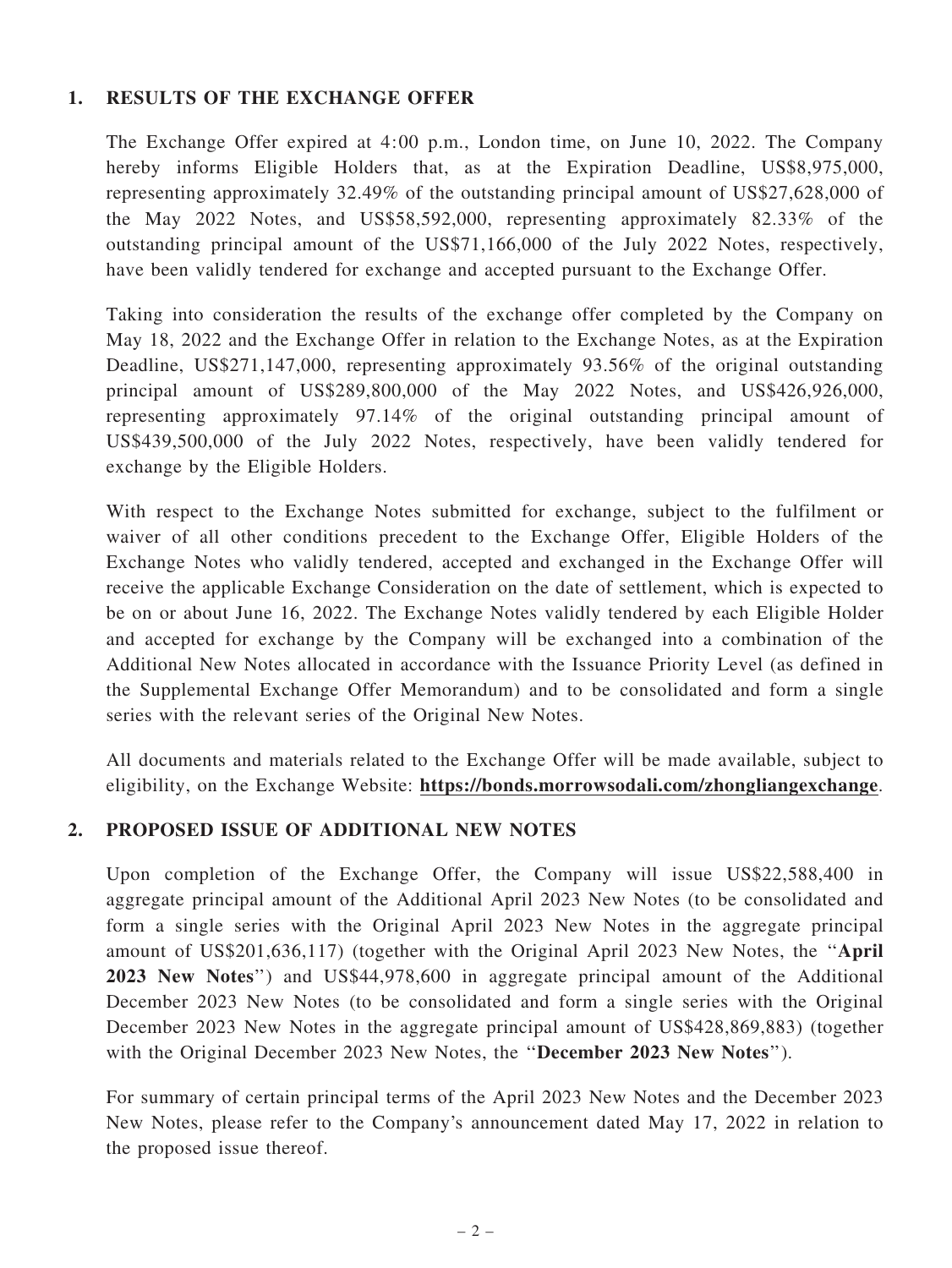### REMAINING EXCHANGE NOTES

With respect to the Exchange Notes that remain outstanding, the Company will continue to communicate with such holders. The Company encourages such holders to contact the Company as soon as practicable in order to come to mutually agreeable arrangements.

#### FURTHER DETAILS

For a detailed statement of the terms and conditions of the Exchange Offer, Eligible Holders should refer to the Supplemental Exchange Offer Memorandum. Morrow Sodali Limited has been appointed as the Information and Exchange Agent for the Exchange Offer. To contact Morrow Sodali Limited in London, +44 20 4513 6933 and in Hong Kong, +852 2319 4130 or via email at zhongliang@investor.morrowsodali.com.

The Supplemental Exchange Offer Memorandum and all related documents in connection with the Exchange Offer will be available in electronic format to Eligible Holders via the Exchange Website: https://bonds.morrowsodali.com/zhongliangexchange. Any requests for additional copies of the Supplemental Exchange Offer Memorandum should be directed to Morrow Sodali Limited at the above contact points.

#### GENERAL

The Additional New Notes have not been registered under the U.S. Securities Act of 1933, as amended (the "Securities Act"), or the securities laws of any state and may not be offered or sold in the United States absent registration or an exemption from the registration requirements of the Securities Act and applicable state securities laws. This announcement is not an offer to purchase or a solicitation of an offer to sell securities and neither this announcement nor anything herein forms the basis for any contract or commitment whatsoever. This announcement does not constitute, and may not be used in connection with, any form of offer or solicitation in any place where such offers or solicitations are not permitted by law. This announcement is not for release, publication or distribution in or into, or to any person resident and/or located in, any jurisdiction where such release, publication or distribution is unlawful.

Forward-looking statements in this announcement, including, among others, those statements relating to the Exchange Offer are based on current expectations. These statements are not guarantees of future events or results. Future events and results involve risks, uncertainties and assumptions and are difficult to predict with any precision. Actual events and results could vary materially from the description contained herein due to many factors including changes in the market and price for the Additional New Notes, changes in the business and financial condition of the Company and its subsidiaries, changes in the property development industry, and changes in the capital markets in general.

Shareholders, holders of the Exchange Notes and potential investors should note that completion of the Exchange Offer remains subject to the fulfilment or waiver of the conditions precedent to the Exchange Offer as set forth in the Supplemental Exchange Offer